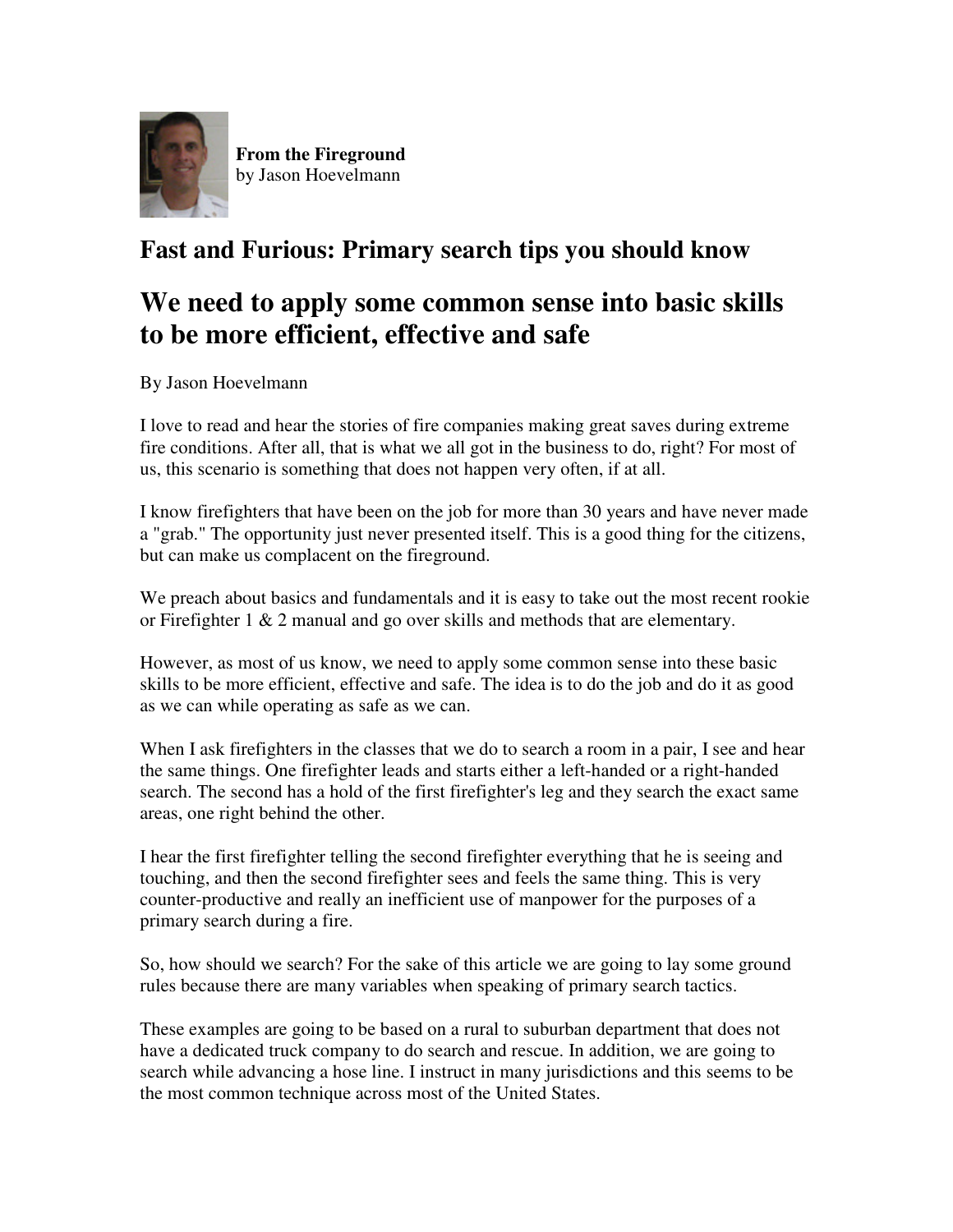### **Tools**

We have to come prepared and ready to accomplish the goals and objectives that we have laid out before us. There is no excuse for not having a tool. A typical complement of tools would be a set of irons, a thermal imaging camera and of course the hose line. Now, remember, we are doing a primary search, which means we are fast and furious. We are looking for life, so don't get bogged down taking non-essentials with you.

### **Purpose**

The purpose of the primary search is to search for life as fast as you can. The idea here is to get in, do a rapid search of the building and get a victim out as fast as possible.

The problem we see with this typically is that it is too thorough. I've seen guys try to move furniture and to check every inch of the house. This search has to be fast; the longer a victim is left in the IDLH, their chances for survival diminish rapidly. There is a reason we do a secondary search.

### **Technique**

When we train new recruits, we tell them to stay "close." Although this is true in theory, we create an idea that they can't lose physical contact with their partner. This really slows the search down and prohibits large areas to be searched as fast as possible.

There is nothing wrong with staying in voice communication during most searches. A typical house will allow two firefighters to stay in voice contact and be no more than a few feet away from each other. This is appropriate and should be trained on.

The first firefighter can take the wall and go right or left, it is up to him. However, what we want to consider is which side of the house will have the higher likelihood of having occupants in it.

So, we may want to start on the wall that leads to the hallway and bedrooms first. We know that fire victims are commonly found in areas of egress and in bedrooms. Keep in mind what time of day it is and things like toys in the front yard.

As you make your search, the first firefighter should be rapidly checking the area from the wall outward and the furniture he comes into contact with and the second should be searching the middle of the room that the first firefighter can't reach. Voice contact is all they need and this method can easily cover an entire room in seconds. Remember, fast and furious.

If you get to the bedrooms, in many cases the first firefighter can search the room while the second firefighter controls the door with the hose line. That second firefighter has the ability to protect your position and any victims you might find should conditions deteriorate quickly.

Remember, if things go bad and the hose stream is not knocking down the fire, you can always close that door and make a removal through the window.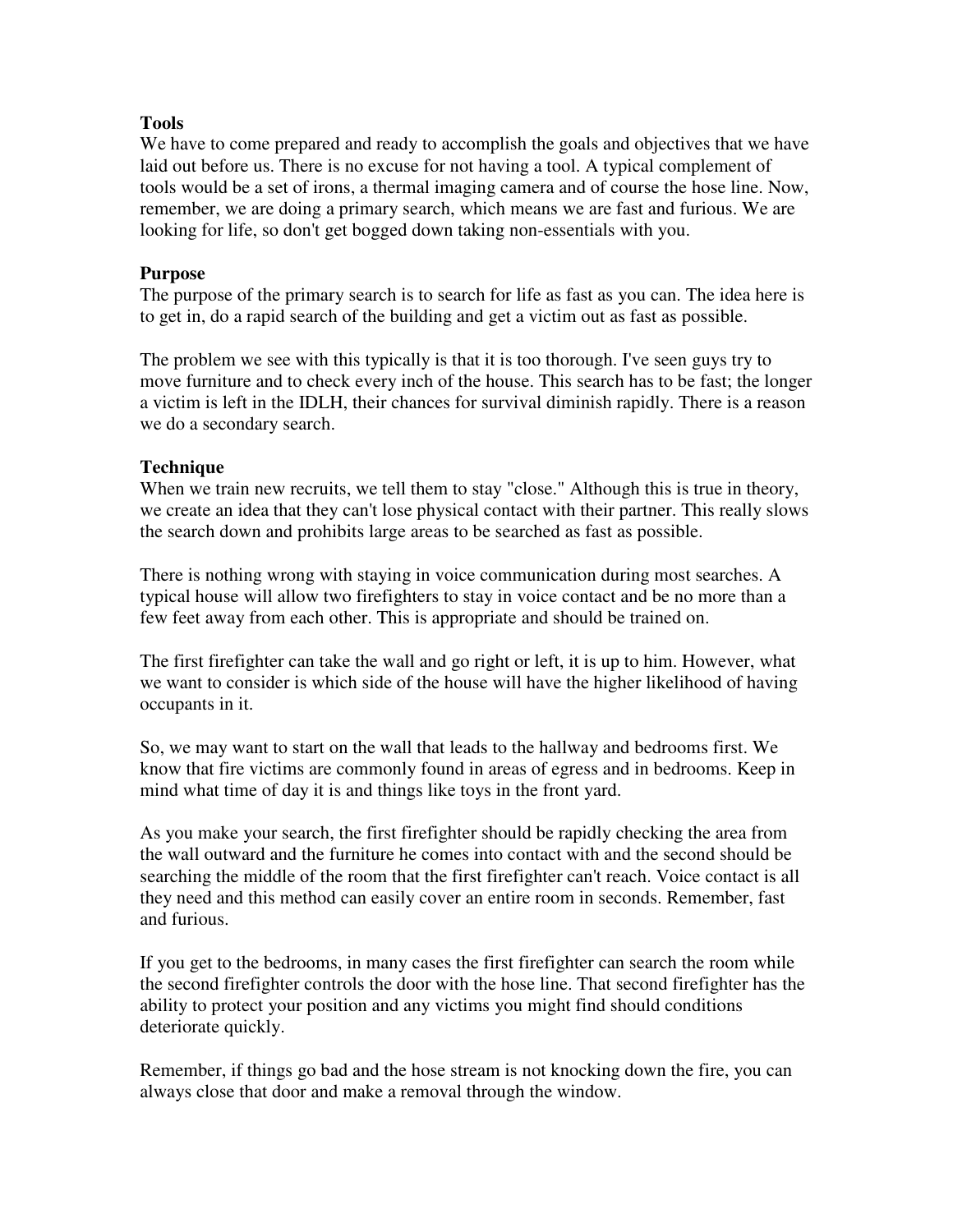So many times we see firefighters trying not to pass each other to keep the first firefighter first. During a primary search this may not be appropriate. Communicate to each other and just switch positions at the next room. For example, the first firefighter makes the first bedroom and completes his search.

When he gets back to the door, instead of climbing over the second firefighter, let number two lead to the next room and continue that direction. It eliminates needing to get smashed together and makes the search go faster. But, you have to communicate.

Finally, if you find a victim and remove them, make sure that you relay that the search is NOT complete. Just because you found one victim does not mean the search is over. There may be more, and another crew needs to pick up where you stopped.

Whatever the reason that you have to leave the search, make sure you communicate clearly where you left off. We don't want to leave victims behind because nobody continued a task.

### **Fight fire**

When we are searching with a hose line, we need to be aware of the conditions around us. If we don't locate a victim immediately, the best we might be able to do for that victim is to put the fire out and remove the hazard. I have witnessed firefighters on a search pass a fire room to continue to search. If you find fire, PUT IT OUT! Put the fire out and continue your search. In some instances this is the best rescue technique available. Don't neglect it.

#### **Communicate**

We must communicate with our team members, command and other teams performing other tasks. If we hear another crew nearby, communicate with them. Let them know who you are and what your assignment is.

Let them know where you have been and where you're going. This is especially important for ventilation and in the event that you find a victim.

Additionally, if you do find a victim and as you are removing them run into another crew, instead of climbing over that other crew, hand the victim off to the team closest to the door. I know this sounds silly, but I have seen this happen in training scenarios.

Yes, the other crew will make the removal to the outside and you may not get the props. Who cares? Get the victim out as soon as possible.

There is a lot more to search and rescue than what we covered, but these are some very basic guidelines. You must train and communicate with your department to become proficient at search and rescue.